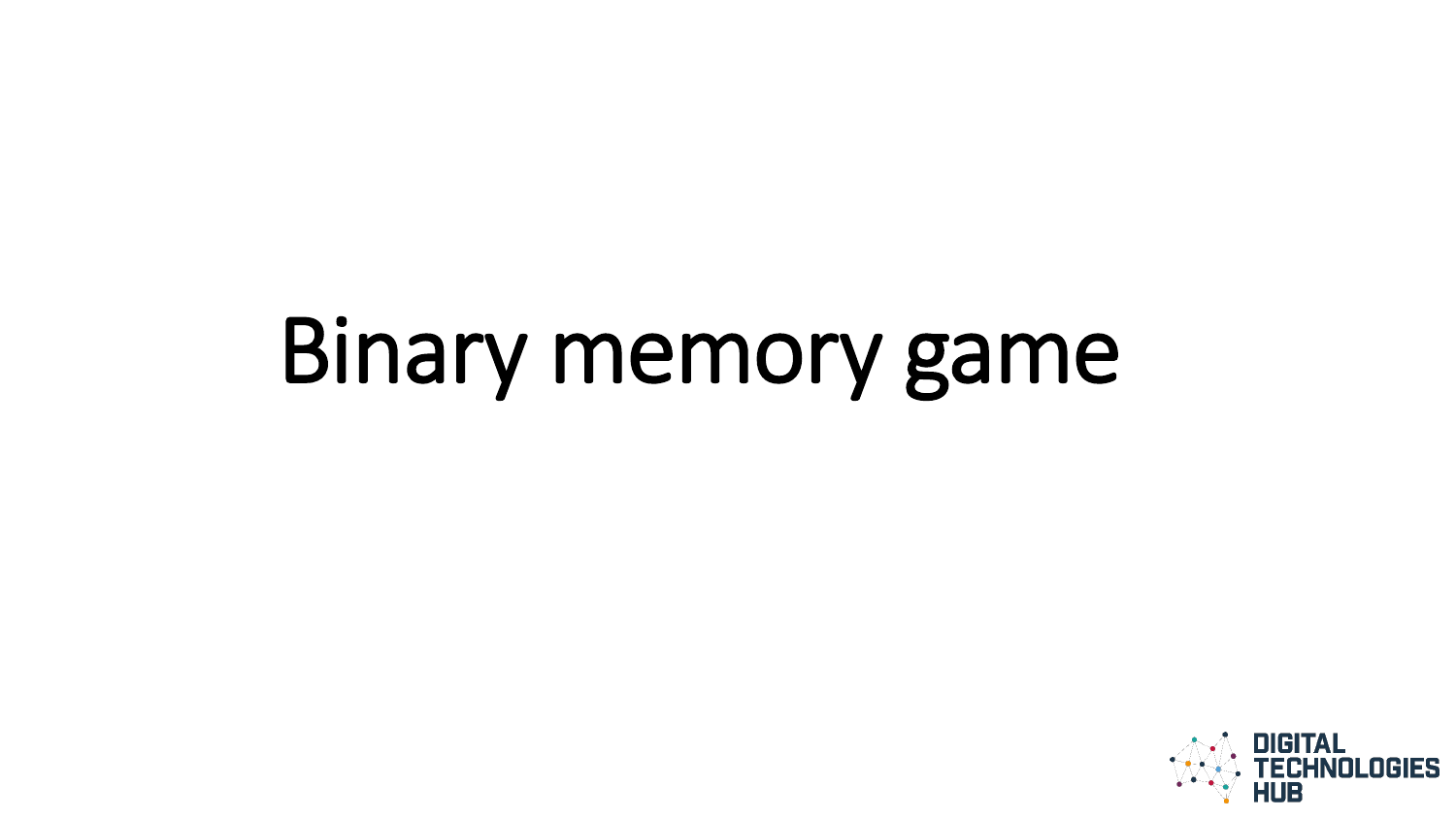Using your knowledge of binary numbers, play the Binary Memory game.





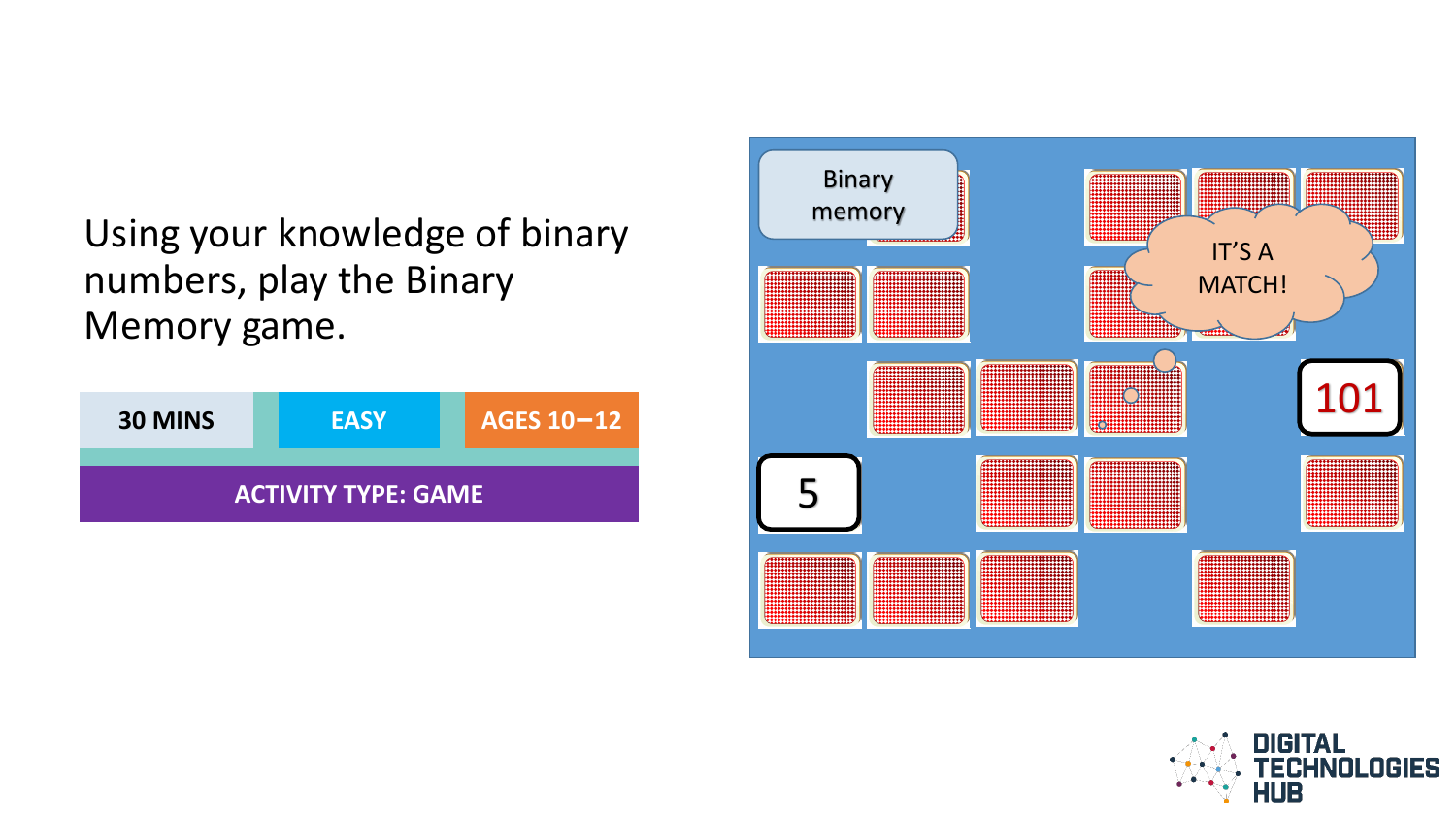## You will need …

- [Binary and decimal game cards](http://www.digitaltechnologieshub.edu.au/docs/default-source/family-tasks/memory-cards_ed.pdf)
- Scissors
- Understanding of binary numbers: [Learn more about binary](#page-3-0)
- Flat surface to lay cards on
- Two or more players



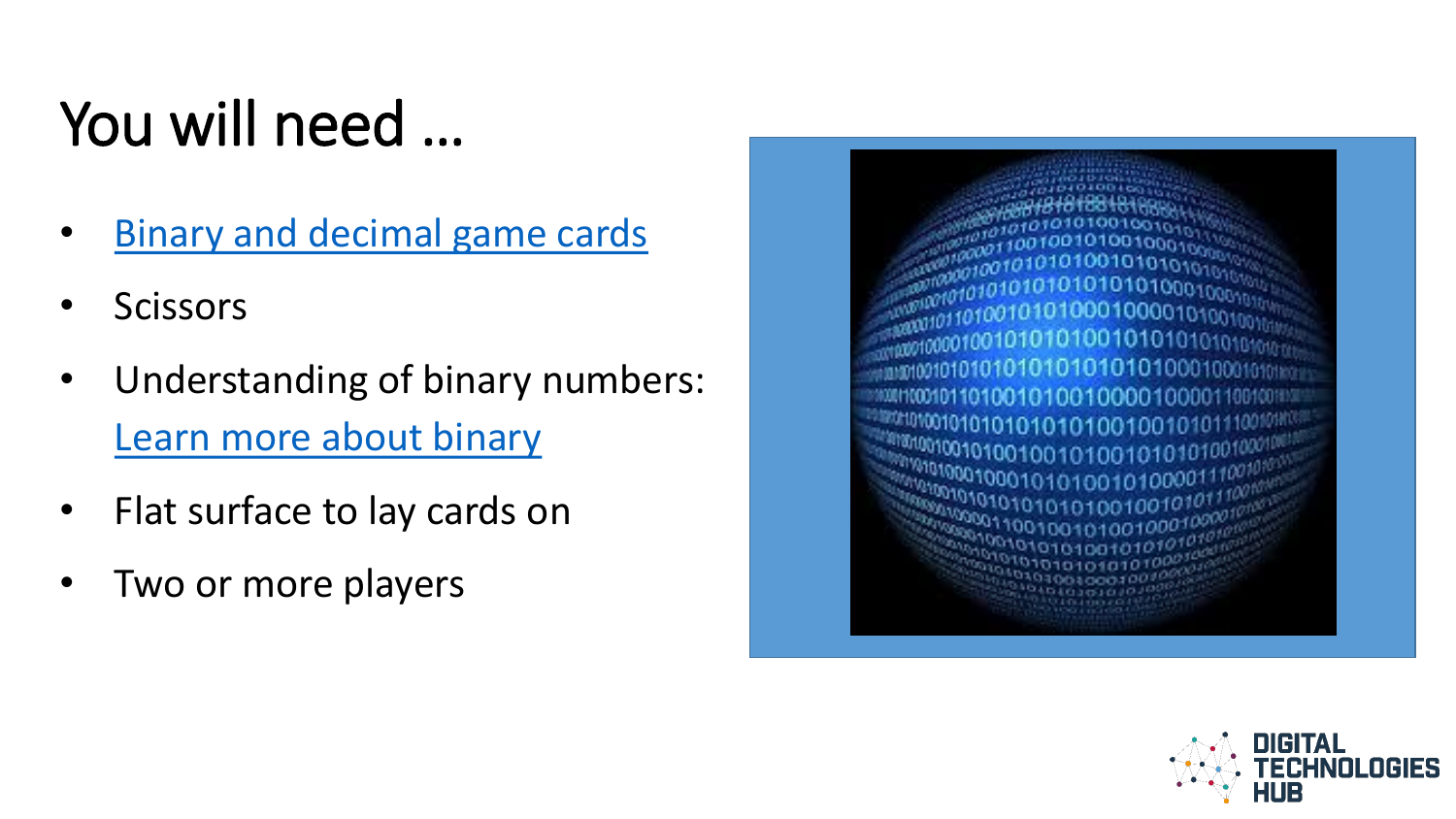## About the activity

In this activity you will play the game of Memory, collecting cards when you match a binary and decimal number.

<span id="page-3-0"></span>The winner is the person who collects the most cards.



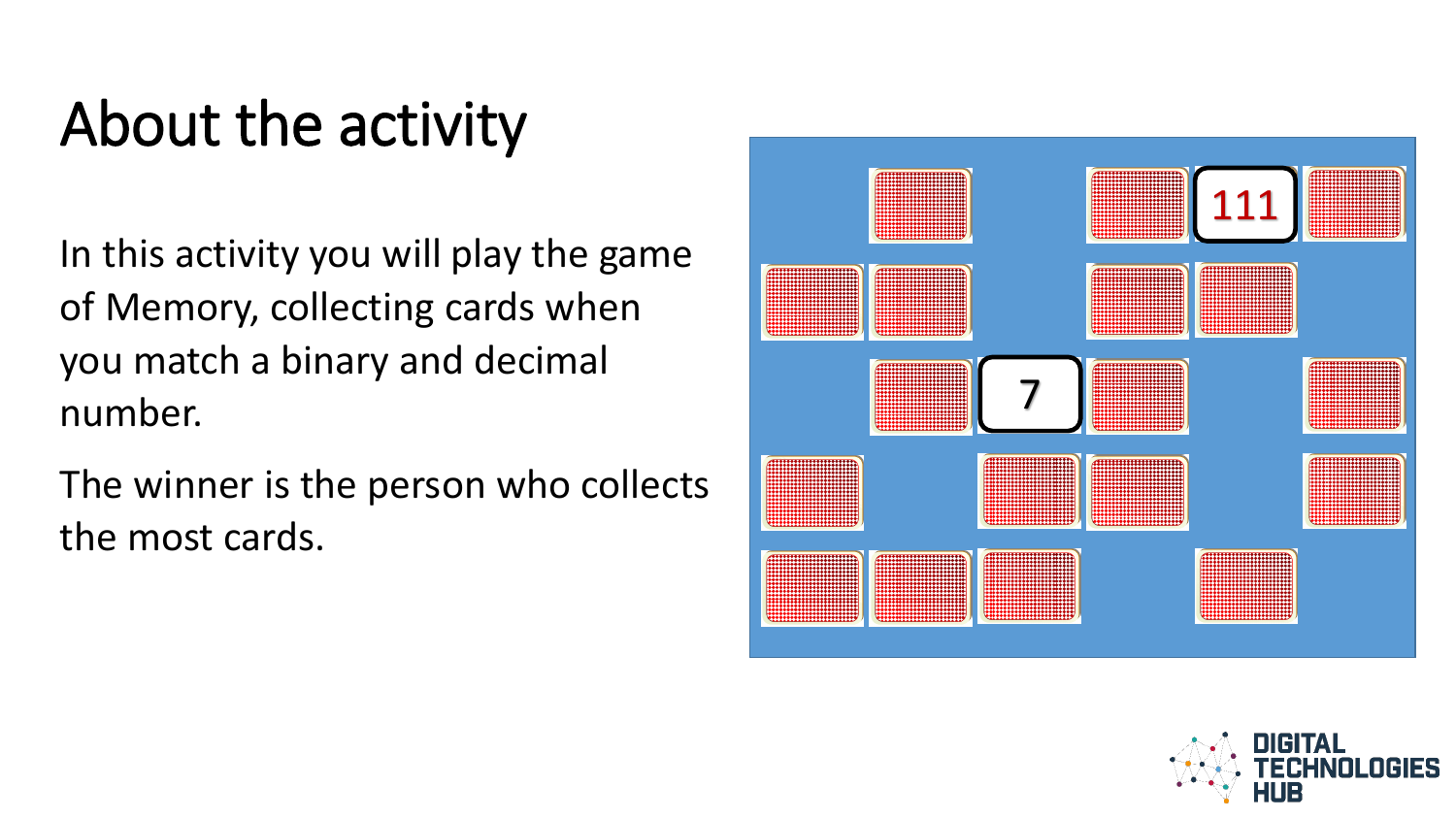### Binary numbers: What's that?

Before you play the game, learn more about what a binary number is and how to turn a binary number into a decimal number.

- [James May introduces binary](https://youtu.be/kcTwu6TFZ08)
- [Computer Science Unplugged](https://www.youtube.com/watch?v=b6vHZ95XDwU&feature=youtu.be)

|                | <b>Quick Reference Card</b> |  |  |  |  |  |
|----------------|-----------------------------|--|--|--|--|--|
| <b>Decimal</b> | <b>Binary</b>               |  |  |  |  |  |
| 1              | 1                           |  |  |  |  |  |
| $\overline{2}$ | 10                          |  |  |  |  |  |
| 3              | 11                          |  |  |  |  |  |
| 4              | 100                         |  |  |  |  |  |
| 5              | 101                         |  |  |  |  |  |
| 6              | 110                         |  |  |  |  |  |
| 7              | 111                         |  |  |  |  |  |
| 8              | 1000                        |  |  |  |  |  |
| 9              | 1001                        |  |  |  |  |  |
| 10             | 1010                        |  |  |  |  |  |
| 11             | 1011                        |  |  |  |  |  |
| 12             | 1100                        |  |  |  |  |  |
| 13             | 1101                        |  |  |  |  |  |
| 14             | 1110                        |  |  |  |  |  |
| 15             | 1111                        |  |  |  |  |  |

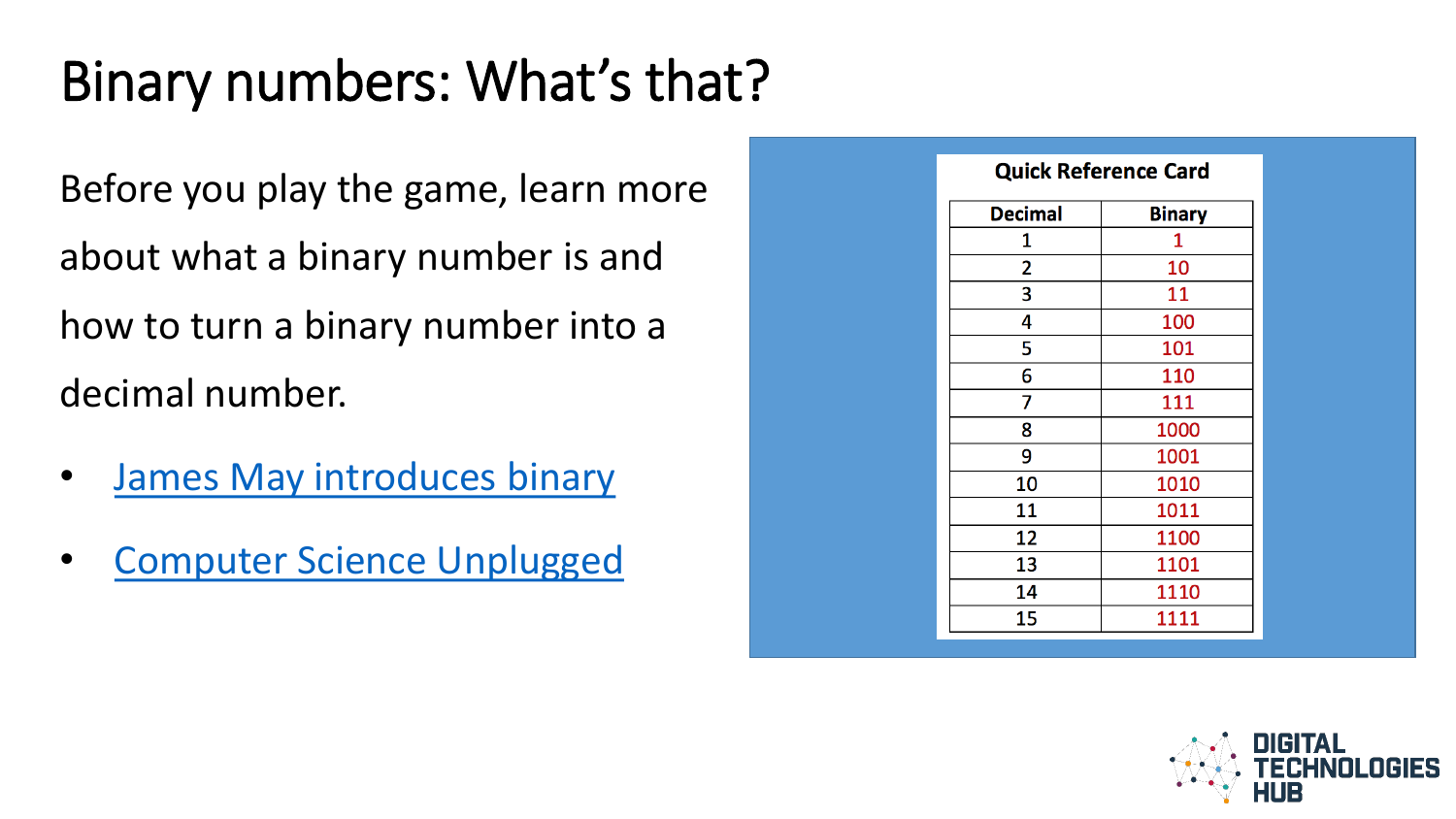## **1** Let's get started

Cut out each of the Binary Memory game cards. You should have 30 cards in total.

Shuffle the cards.

Lay all the cards in rows, face down, to form a large rectangle.

**Tip**: The first few times you play, it may help to have the quick reference card next to you.



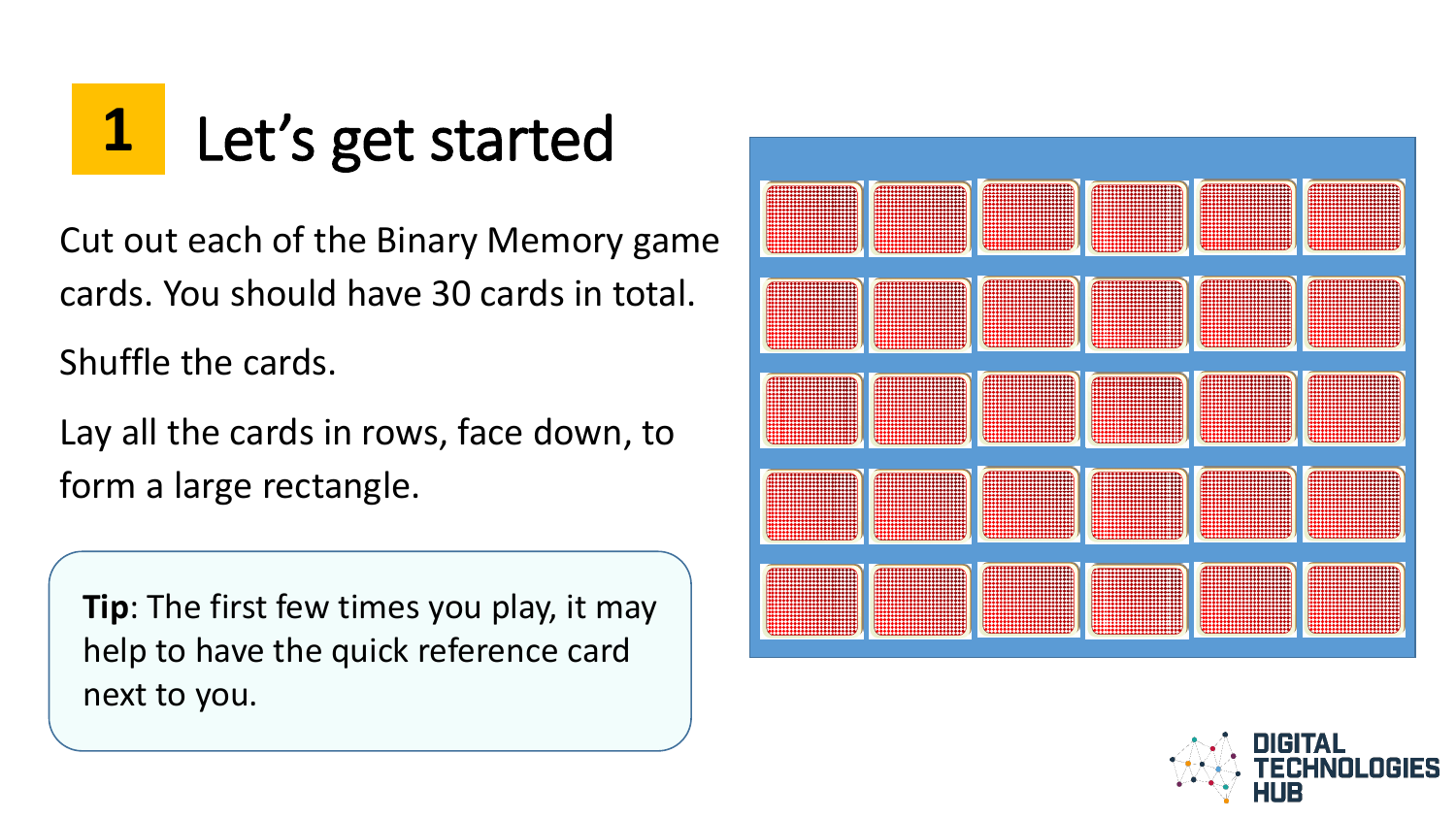Turn over any two cards.

If the two cards match, keep them.

If they don't match, turn them back over.

#### **What to know**:

- Remember what was on each card and where it was.
- Watch and remember during the other player's turn.



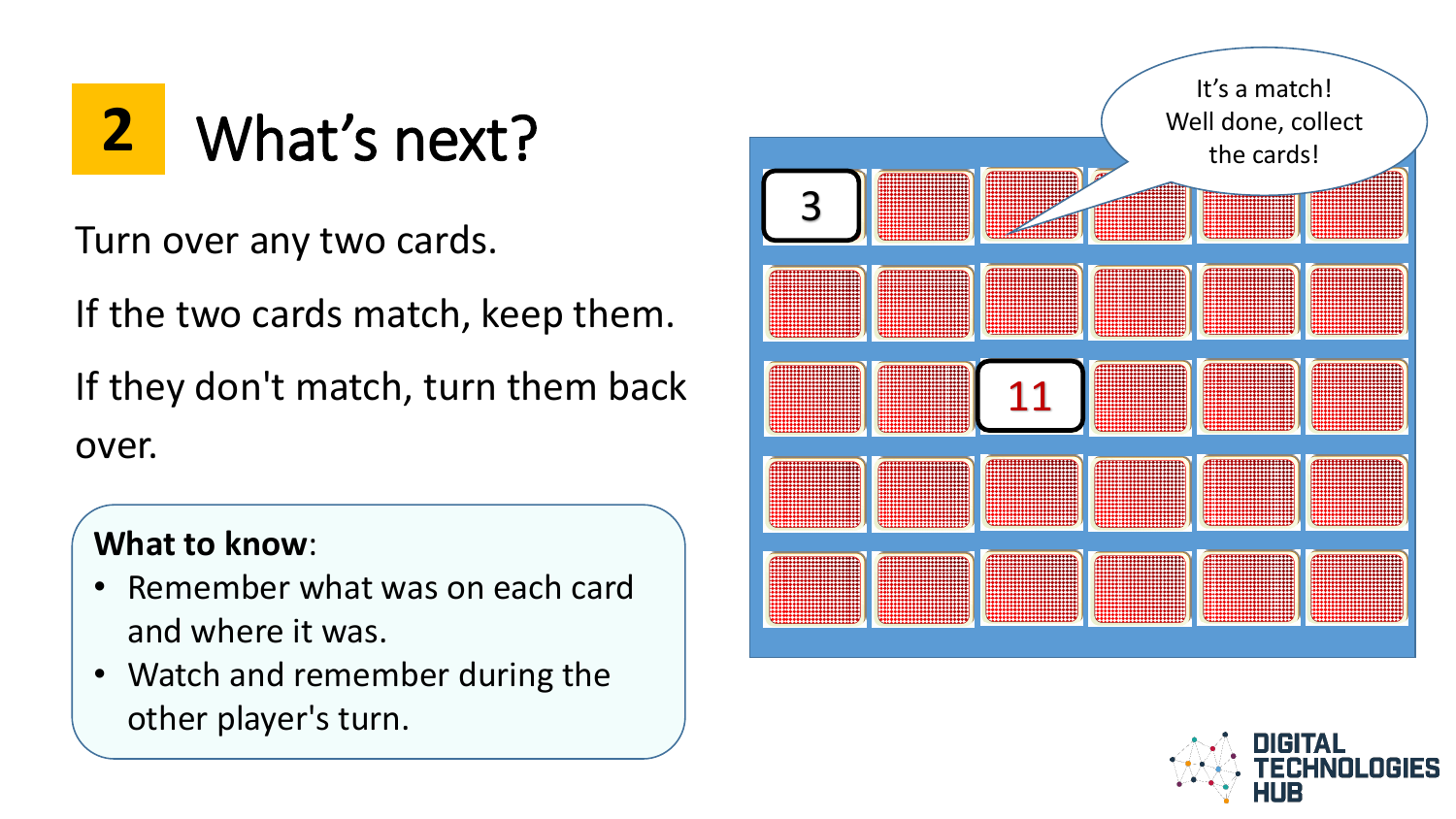## **3** Congratulations!

When the last pair is matched, you have finished the game.

Count up all your pairs. The person with the most matches is the winner.



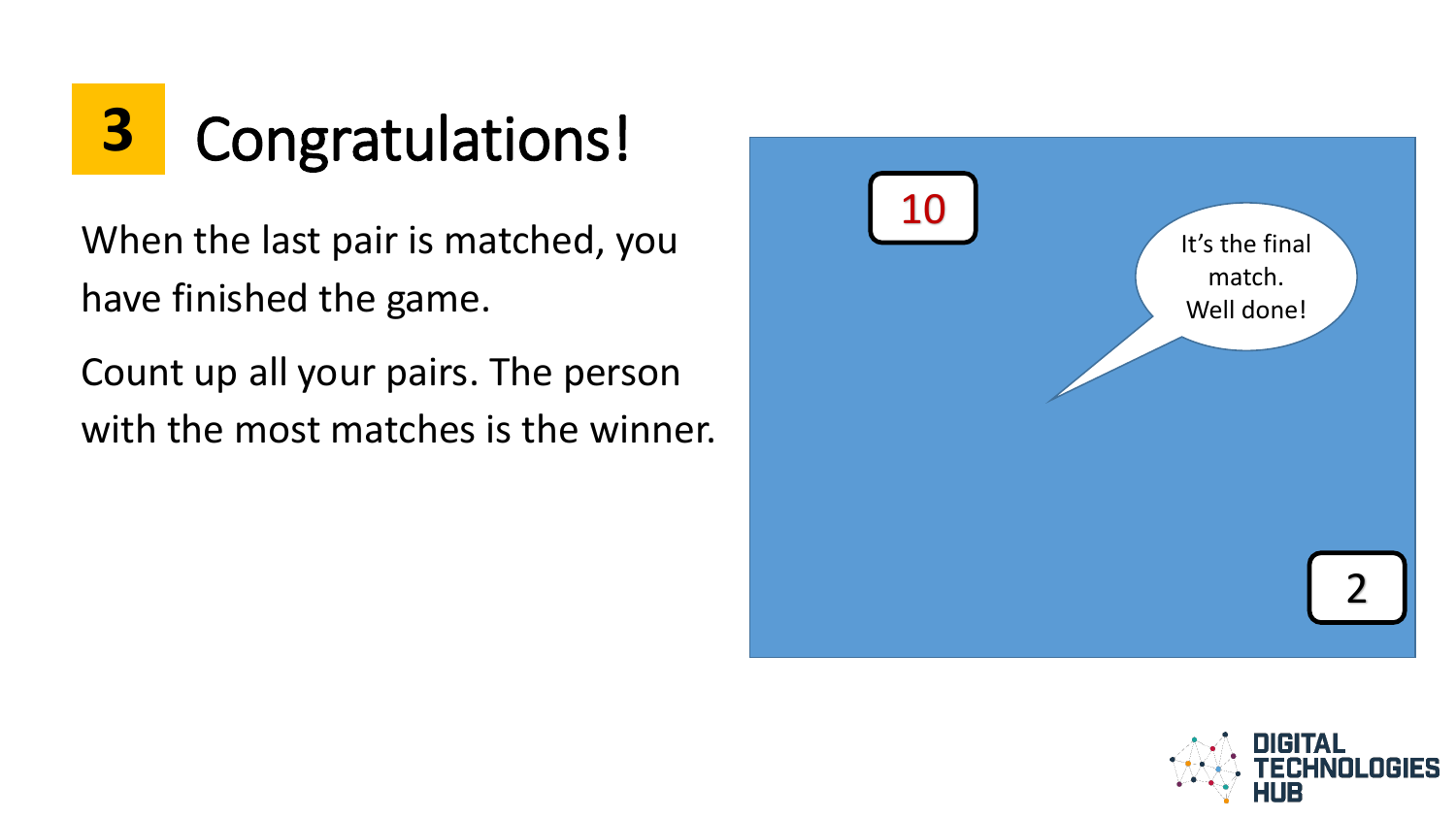### Binary and decimal game cards

Before beginning this activity, print and cut out binary and decimal cards. You can download a PDF of the binary and decimal cards, and a quick reference card, from the Digital Technologies Hub website.

Binary numbers are in red and decimal numbers are in black.

| $\mathbf{1}$            | $\overline{\mathbf{2}}$ | $\overline{\mathbf{3}}$ | $\mathbf{1}$ | 10   | 11   |
|-------------------------|-------------------------|-------------------------|--------------|------|------|
| $\overline{\mathbf{4}}$ | 5                       | $6\phantom{1}6$         | 100          | 101  | 110  |
| $\overline{\mathbf{z}}$ | 8                       | 9                       | 111          | 1000 | 1001 |
| 10                      | 11                      | 12                      | 1010         | 1011 | 1100 |
| 13                      | 14                      | 15                      | 1101         | 1110 | 1111 |
|                         |                         |                         |              |      |      |